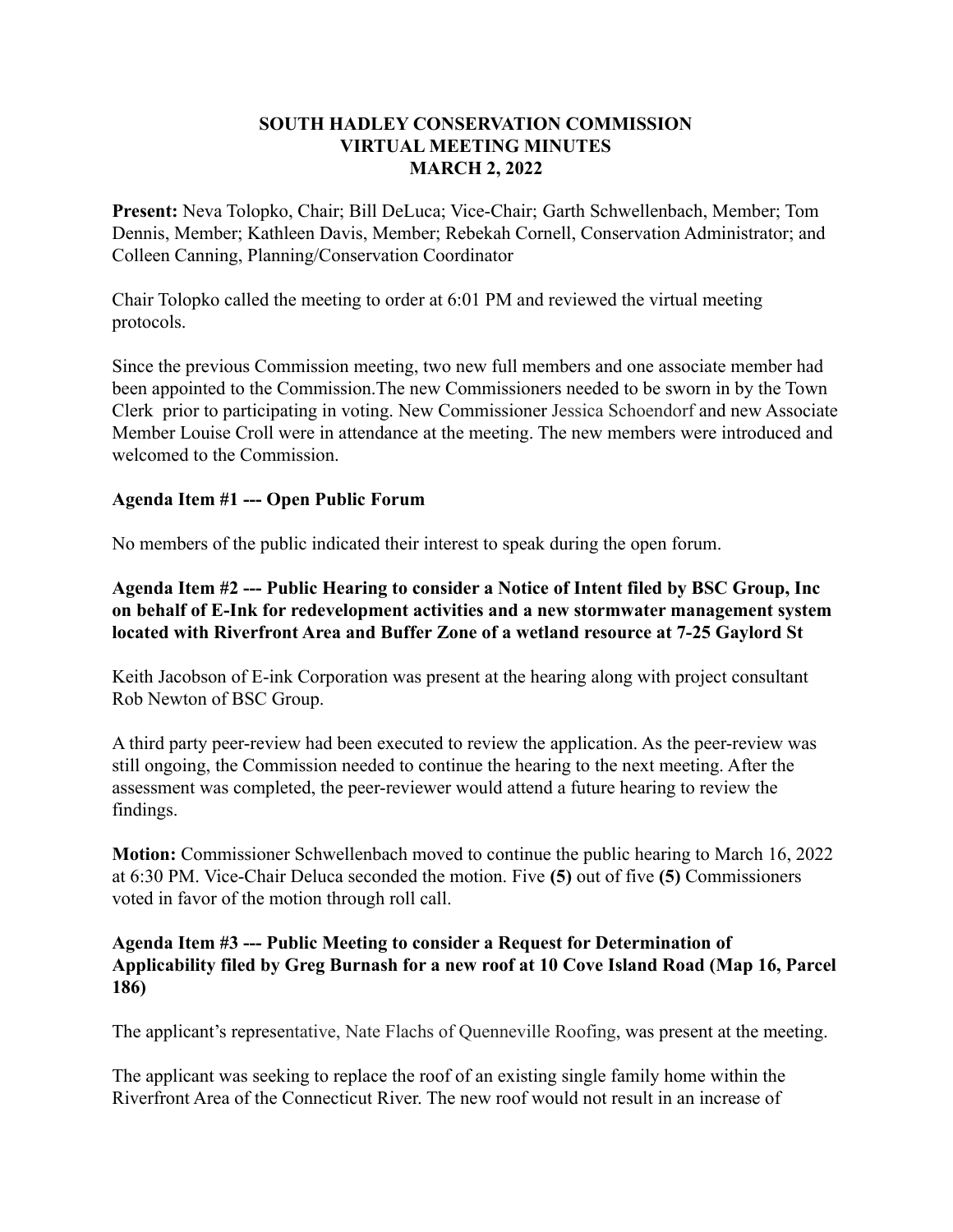surface area. The dumpster associated with removal of the existing roof would be located in the driveway.

**Motion:** Vice-Chair DeLuca moved to issue a Negative Determination # 2 for installation of a new roof at 10 Cove Island Road. Commissioner Dennis seconded the motion. Five **(5)** out of five **(5)** commissioners voted in favor of the motion through roll call.

## **Agenda Item #4 --- Tree Replacement Policy (continued from 1/19 & 2/16)**

Over the course of a number of meetings, the Commission reviewed a draft policy for tree removal and mitigation within areas of jurisdiction. The most recent draft had been provided to the Commission. Throughout the draft, clarifying language was recommended to create continuity throughout the document. The Commission primarily focused discussion on the sections relating to waivers and exemptions. The waiver section would be reformatted and the exemption section would be deleted to avoid confusion.

## **Agenda Item #6 --- Administrator's Report**

Administrator Connell detailed the following items:

- Upcoming permits The Commission could anticipate reviewing applications to remedy an Enforcement Order at 68 School Street and for utility work within the Eversourse right-of-way.
- Volunteer Conservation Corps Volunteer events would be held each month to help maintain the Town's Conservation Areas
- Conservation Land Management At a future meeting, the Commission could consider a management plan for the newly acquired Rangeview Meadow Conservation Area.

# **Agenda Item #7--- Other New Business**

Commissioner Davis inquired about a Conservation Restriction (CR) on a resident's property. Conservation Restrictions placed development restrictions on a property while allowing the ownership of the property to remain in the same hands. These restrictions can be held by a number of entities including the Conservation Commission.

# **Adjournment**

Chair Tolopko adjourned at 7:39 PM.

Respectfully Submitted, **As Approved** Colleen Canning

| Document               | <b>Document Location</b>  |
|------------------------|---------------------------|
| No Q&A Submission      | ---                       |
| NOI - 7 Gaylord Street | <b>Conservation Files</b> |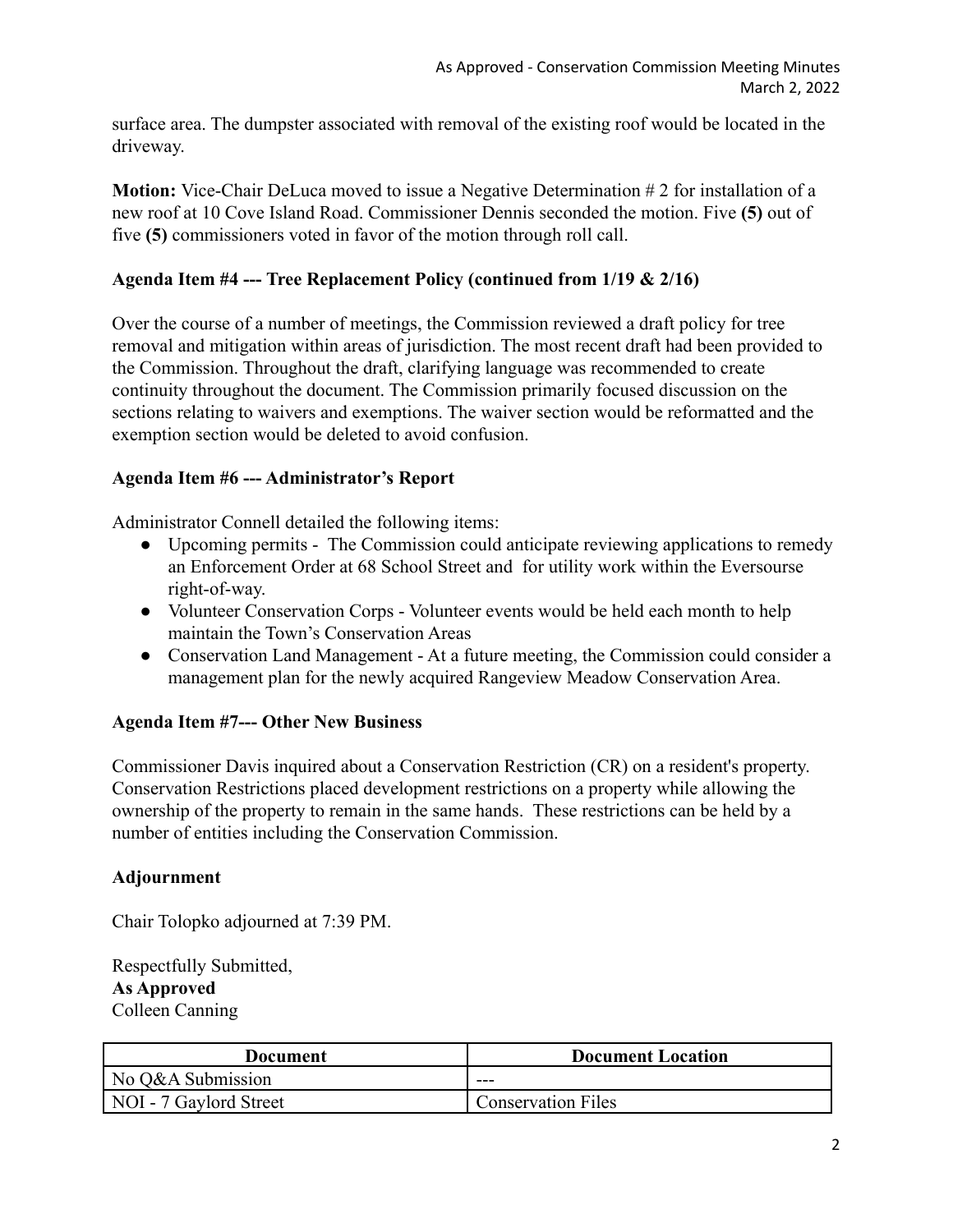## As Approved - Conservation Commission Meeting Minutes March 2, 2022

| RDA - 10 Cove Island Road | <b>Conservation Files</b> |
|---------------------------|---------------------------|
| Draft Tree Policy         | Attached                  |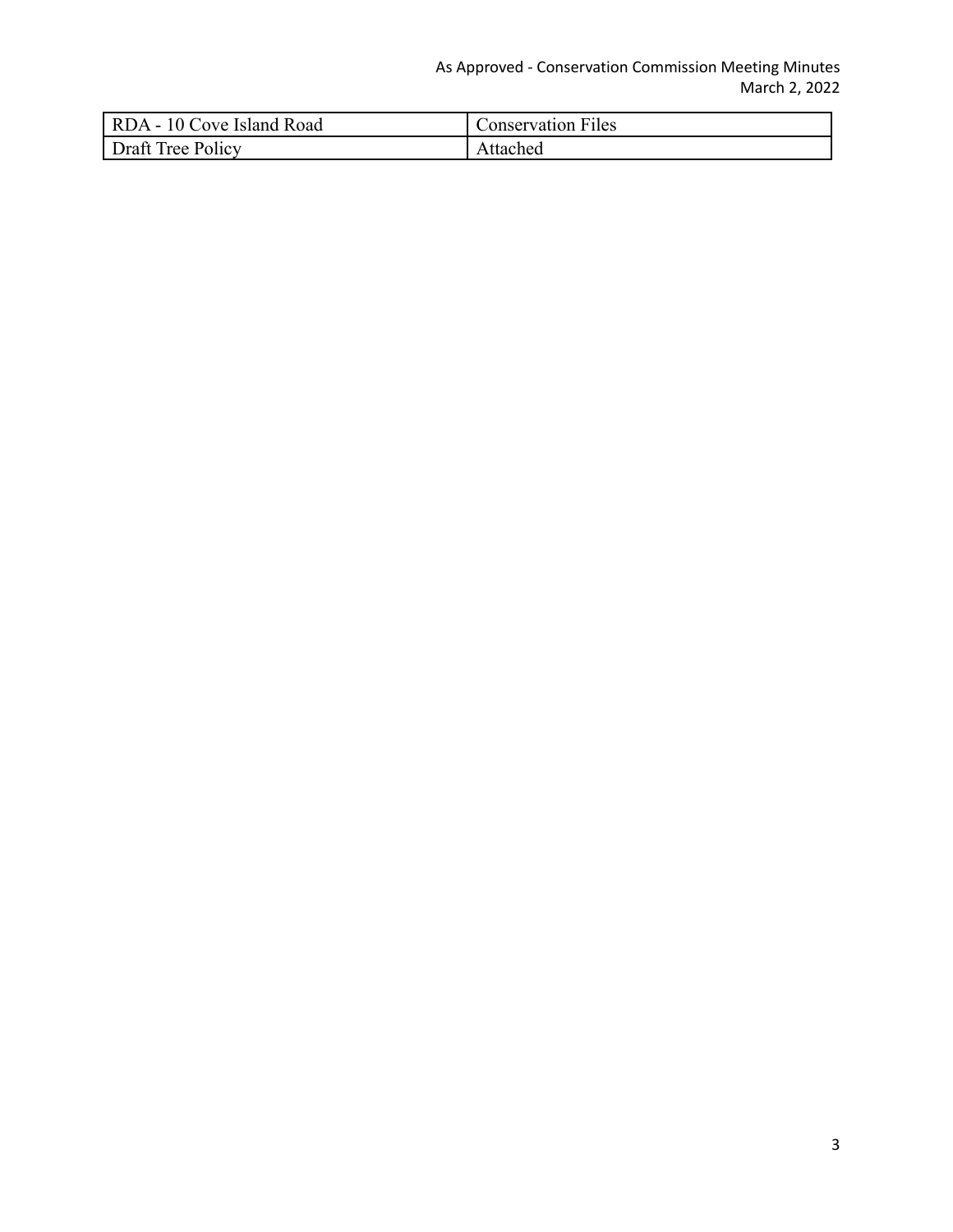#### **DRAFT Replacement Tree Language**

#### Last Revised: Friday, February 25, 2022

#### **Proposed NEW Section 305-29 under Article IV Performance Standards (Wetland Regulations)**

**Background.** Trees within jurisdictional areas perform ecological functions by providing habitat for wildlife, reducing flood elevations, stabilizing soil, assisting nutrient uptake that improves water quality, and providing shade that contributes to healthy vegetation and cool water. Dead trees provide habitat for cavity nesters and organic nutrients for soil. However, the Conservation Commission recognizes that a tree which is diseased, dying, dead, too close to a dwelling, or otherwise compromised can pose a danger to persons and property prompting their removal. Wetland Resource Area, Buffer Zone and Riverfront Area typically provide a barrier between developed regions and primary resource areas such as wetlands, ponds, streams, and rivers – the primary resource areas of the Conservation Commission's interest and concern – and must be maintained in as close to their natural state as is reasonable to ensure the health and viability of the primary resource areas.

**Purpose.** This policy regulates tree removal and mitigation of tree removal within the jurisdictional areas overseen by the South Hadley Conservation Commission. It was developed to provide consistent implementation of the Commission's tree replacement policy; recognize the ecological value of natural wooded areas close to wetlands, streams, and waterways; protect the ecological functions trees provide in jurisdictional areas; and allow landowners to maintain safety and enjoyment for people and property. It recognizes that some projects may have unique circumstances in which a waiver to the standard 2:1 replacement ratio is not appropriate and offers other mitigation waiver options. The Commission has jurisdiction over areas as defined in the Wetland Bylaw, Chapter 240.

**Standards for Tree Replacement.** No trees may be removed in jurisdictional areas unless permission has been granted by the Commission and/or the Conservation Administrator. This policy applies to all jurisdictional areas, whether natural or landscaped. Landscaped areas are those locations comprised predominantly of lawn or landscaping shrubs. Natural areas are those areas comprised predominantly of naturally occurring vegetation.

### (A) Guiding Principles

1) Reason for tree removal. For tree cutting in jurisdictional areas to be approved, the tree must either:

- i. Pose a safety threat, or
- ii. Interfere substantially with the landowner's use of property.
- 1) Trees subject to this policy.
	- i. All trees (living or presumed diseased or dead) at least 3" DBH. DBH = "diameter at breast height", defined as 4.5 feet off the ground.
- 2) Conditions for tree removal.

**Commented [RC1]:** New, taken from Local Bylaw Chapter 315: Tree Dept Regs.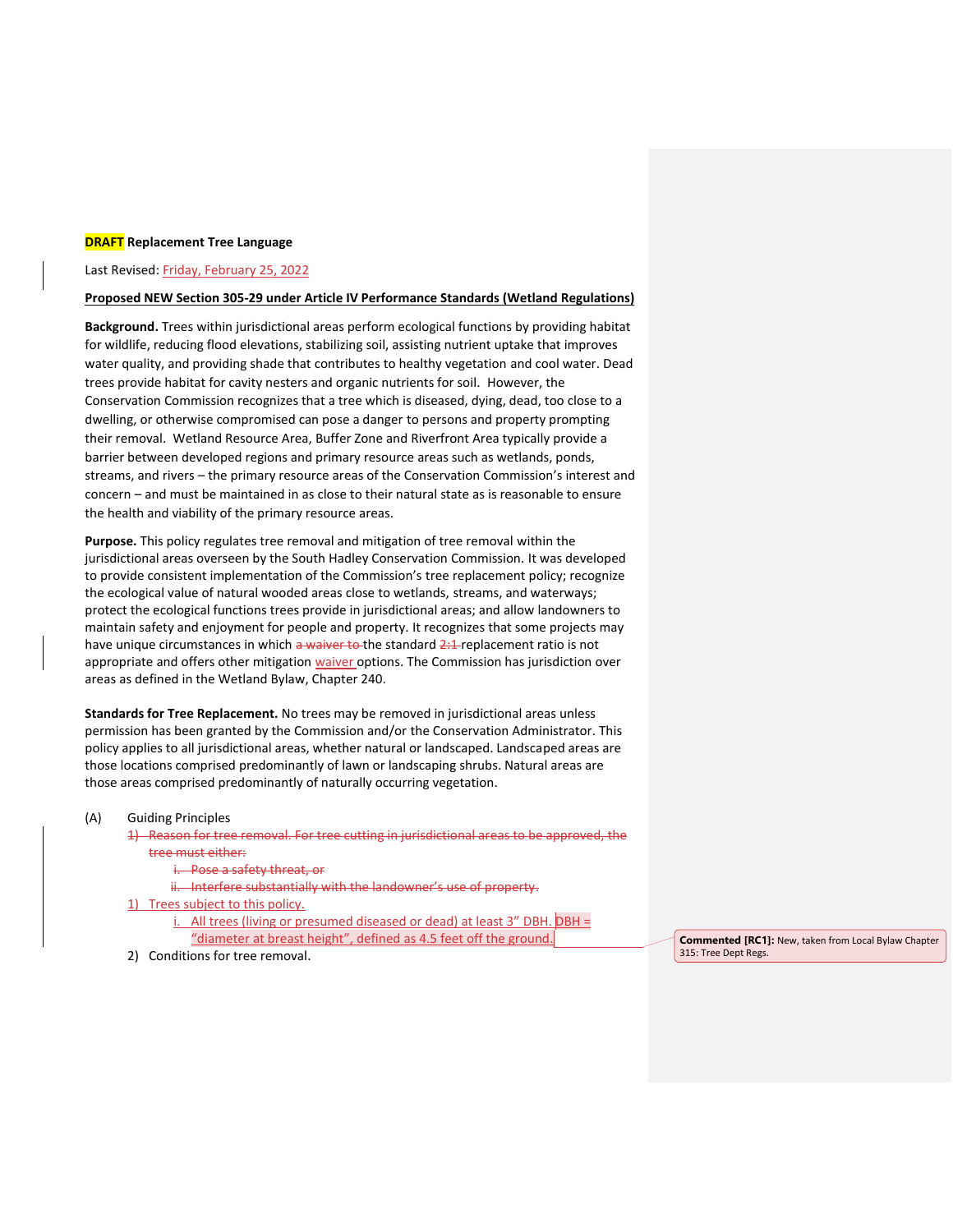- -Mitigation requirements. Any tree removed must be replaced by at a 2:1 ratio. Species selection must be approved by the Commission and/or Conservation Administrator.
- $\frac{1}{11}$ . Limits on equipment use. The Commission requires that all tree removal equipment remain on landscaped or paved areas and outside natural areas, to the greatest extent possible.
- $\frac{1}{2}$ ii. Limited grinding of stumps. To minimize disturbance, the only tree trunks that may be ground below the surface are those in landscaped areas or outside the 50' Conservation Zone.
- 3) Trees subject to this policy.
	- i. All trees (living or presumed diseased or dead) at least 3" in DBH (when measured 4.5 feet off the ground).
- 4<sup>4</sup>3) Tree Mitigation Requirements.
	- i. Any tree removed must be replaced by at a 2:1 ratio. A tree with a diameter over 18" shall be considered a Significant Tree and must be replaced at a 3:1 ratio. Species selection must be approved by the Commission and/or Conservation Administrator.
	- Any tree(s) removed must be replaced at the following planting ratios: 1. 4"-18" DBH at a 2:1 replacement
		- 2. > 18" DBH at a 3:1 replacement
	- ii. Trees are to be planted as close as reasonably possible to the resource area as the cut tree(s) being replaced.
	- iii. In order to optimize wildlife habitat value to the maximum extent practicable as well as ensure viability of the new plantings, replacement trees-and shrubs shall be native New England species.
	- iv. If a waiver for mitigation is granted, payment of \$500 and any additional mitigation fee must be made to the Commission's Special Account for mitigation. Delivery of the check to the Payment must be made received by the Planning & Conservation Department prior to scheduling tree removal. (See Waiver § below )
	- v. Replacement trees shall survive at least two growing seasons with a full survival rate. Species replacement must be approved by the Commission or Conservation Administrator. Documentation of the survival rate at the end of two growing seasons shall be submitted to the Commission. If survival rate is not achieved, species selection may be changed only with approval from the Commission or Conservation Administrator. Feplacement plantings of the same species shall be made by the applicant.
- 5) Discretion. In certain cases, the Commission may exercise its discretion in the application of this policy. (See Waiver § # TBD)

**Waiver.** At its discretion, the Commission may grant a waiver to this policy. The Commission recognizes there can be circumstances unique to a specific site when 2:1 planting is not

**Formatted**